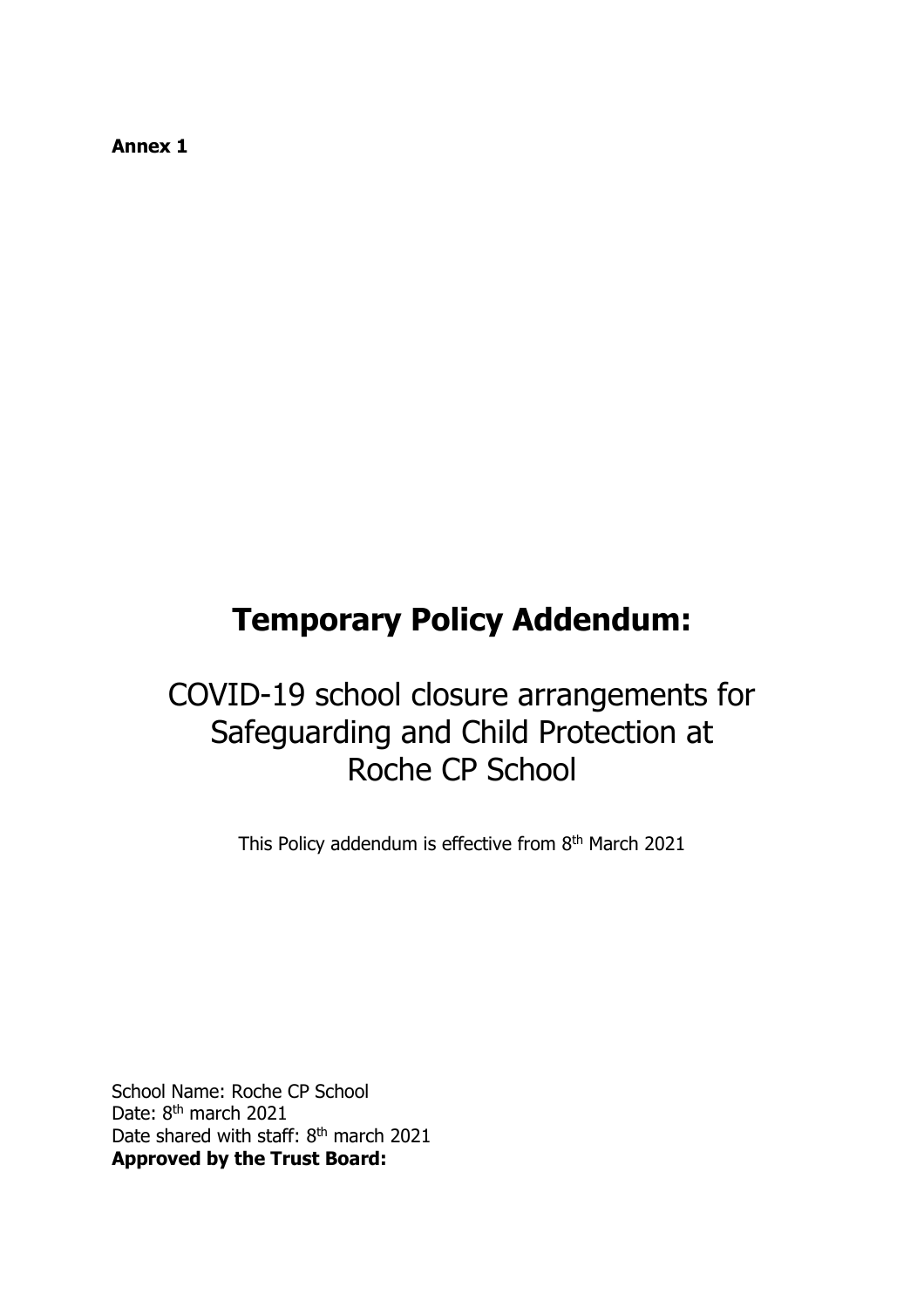# <span id="page-1-0"></span>**Context**

 $\frac{1}{1}$ 

On Monday 22nd February 2021, The Prime Minister announced the government's roadmap to cautiously ease lockdown restrictions in England. This included a direction that from 8 March 2021, all pupils should attend school.

Roche CP School will continue to have regard to the statutory safeguarding guidance keeping children safe in education (as amended, Jan 2021). 1

We will ensure that where we care for children on site, we have appropriate support in place for them.

We will take advice and work with the local safeguarding partners.

We will refer to the Government guidance for education and childcare settings on how to implement social distancing and continue to follow the advice from Public Health England on handwashing and other measures to limit the risk of spread of coronavirus.

This addendum of the Roche CP School Safeguarding and Child Protection policy contains details of our individual safeguarding arrangements in the following areas:

| Supporting children not in school as they are following clinical or public health advice |  |
|------------------------------------------------------------------------------------------|--|
|                                                                                          |  |
|                                                                                          |  |
|                                                                                          |  |
|                                                                                          |  |

[https://assets.publishing.service.gov.uk/government/uploads/system/uploads/attachment\\_data/file/954314/](https://assets.publishing.service.gov.uk/government/uploads/system/uploads/attachment_data/file/954314/Keeping_children_safe_in_education_2020_-_Update_-_January_2021.pdf) Keeping children safe in education 2020 - Update - January 2021.pdf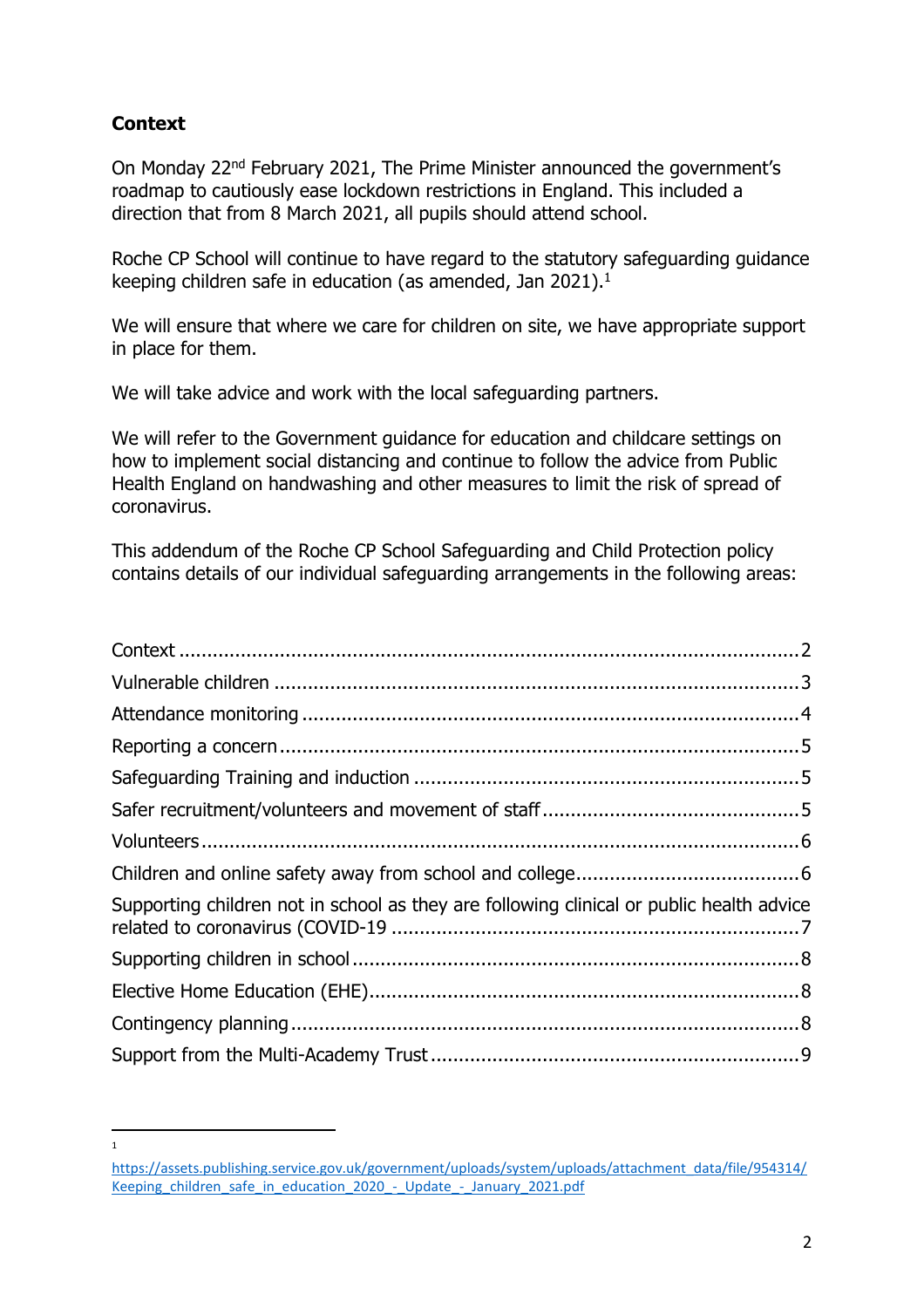## **Key contacts**

Remain as per the School Safeguarding Policy.

#### <span id="page-2-0"></span>**Vulnerable children**

Vulnerable children and young people include those who:

- are assessed as being in need under section 17 of the Children Act 1989<sup>2</sup>, including children and young people who have a child in need plan, a child protection plan or who are a looked-after child;
- have an education, health and care (EHC) plan;
- have been identified as otherwise vulnerable by educational providers or local authorities (including children's social care services), and who could therefore benefit from continued full-time attendance, this might include:
	- o children and young people on the edge of receiving support from children's social care services or in the process of being referred to children's services
	- $\circ$  adopted children or children on a special guardianship order
	- o those at risk of becoming NEET ('not in employment, education or training')
	- $\circ$  those living in temporary accommodation
	- $\circ$  those who are young carers
	- $\circ$  those who may have difficulty engaging with remote education at home (for example due to a lack of devices or quiet space to study)
	- o care leavers
	- $\circ$  others at the provider and local authority's discretion including pupils and students who need to attend to receive support or manage risks to their mental health.

School will continue to work with and support children's social workers to help protect vulnerable children. This includes working with and supporting children's social workers and the local authority virtual school head (VSH) for looked-after and previously looked-after children. The lead person for this will be: Jeremy Walden

In circumstances where a parent is hesitant about or does not want to bring their child to an education setting, and their child is considered vulnerable, the social worker and School will explore the reasons for this directly with the parent.

Where parents are concerned about the risk of the child contracting COVID19, School or the social worker will talk through these anxieties with the parent/carer following the advice set out by Public Health England.

Roche CP School will encourage all pupils to attend a school.

 $\overline{a}$ 

<sup>2</sup> <https://www.legislation.gov.uk/ukpga/1989/41/section/17>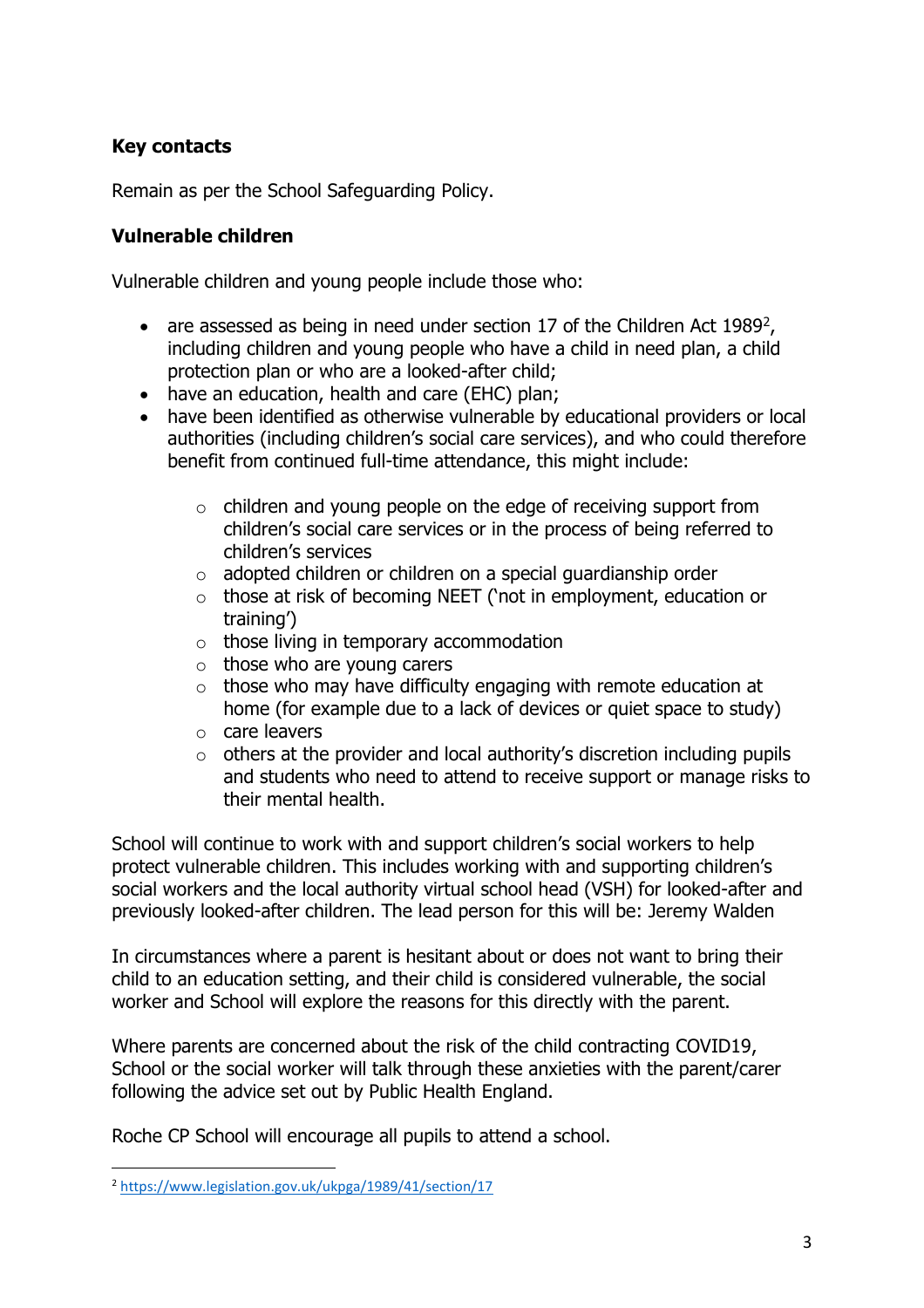# <span id="page-3-0"></span>**Attendance monitoring**

We expect all pupils to attend school.

Parents or carers are expected to contact the school on the first day of the illness and inform us of the reason for absence so that the correct attendance codes can be used in every case of absence. We expect parents or carers to make contact to make us aware of the status of any COVID-19 tests that have become necessary and to update the school on the welfare of the pupil.

From 8th March 2021, we will record attendance in accordance with the Education (Pupil Registration) (England) Regulations 2006 (as amended) $3$  for all pupils.

A small number of pupils will still be unable to attend in line with public health advice to self-isolate because they:

- have symptoms or have had a positive test result
- live with someone who has symptoms or has tested positive and are a household contact
- are a close contact of someone who has coronavirus (COVID-19)

The advice for pupils who have been confirmed as clinically extremely vulnerable is to shield and stay at home as much as possible until further notice. They are advised not to attend school while shielding advice applies nationally.

For children self-isolating or quarantining or shielding – we will use code X.

In compliance with the Remote Education, Temporary Continuity Direction<sup>4</sup> will provide remote education to pupils who are unable to attend school because they are complying with government guidance or legislation around coronavirus (COVID-19).

Also, we will offer pastoral support to pupils who are:

- self-isolating
- shielding

 $\overline{a}$ 

vulnerable (and off-school)

The Department for Education expects schools to grant applications for leave in exceptional circumstances. This should be recorded as code C (leave of absence authorised by the school) unless another authorised absence code is more applicable.

<sup>3</sup> <https://www.legislation.gov.uk/uksi/2006/1751/contents/made>

<sup>4</sup>[https://assets.publishing.service.gov.uk/government/uploads/system/uploads/attachment\\_data/file/923539](https://assets.publishing.service.gov.uk/government/uploads/system/uploads/attachment_data/file/923539/Remote_Education_Temporary_Continuity_Direction_-__Explanatory_Note.pdf) /Remote Education Temporary Continuity Direction - Explanatory Note.pdf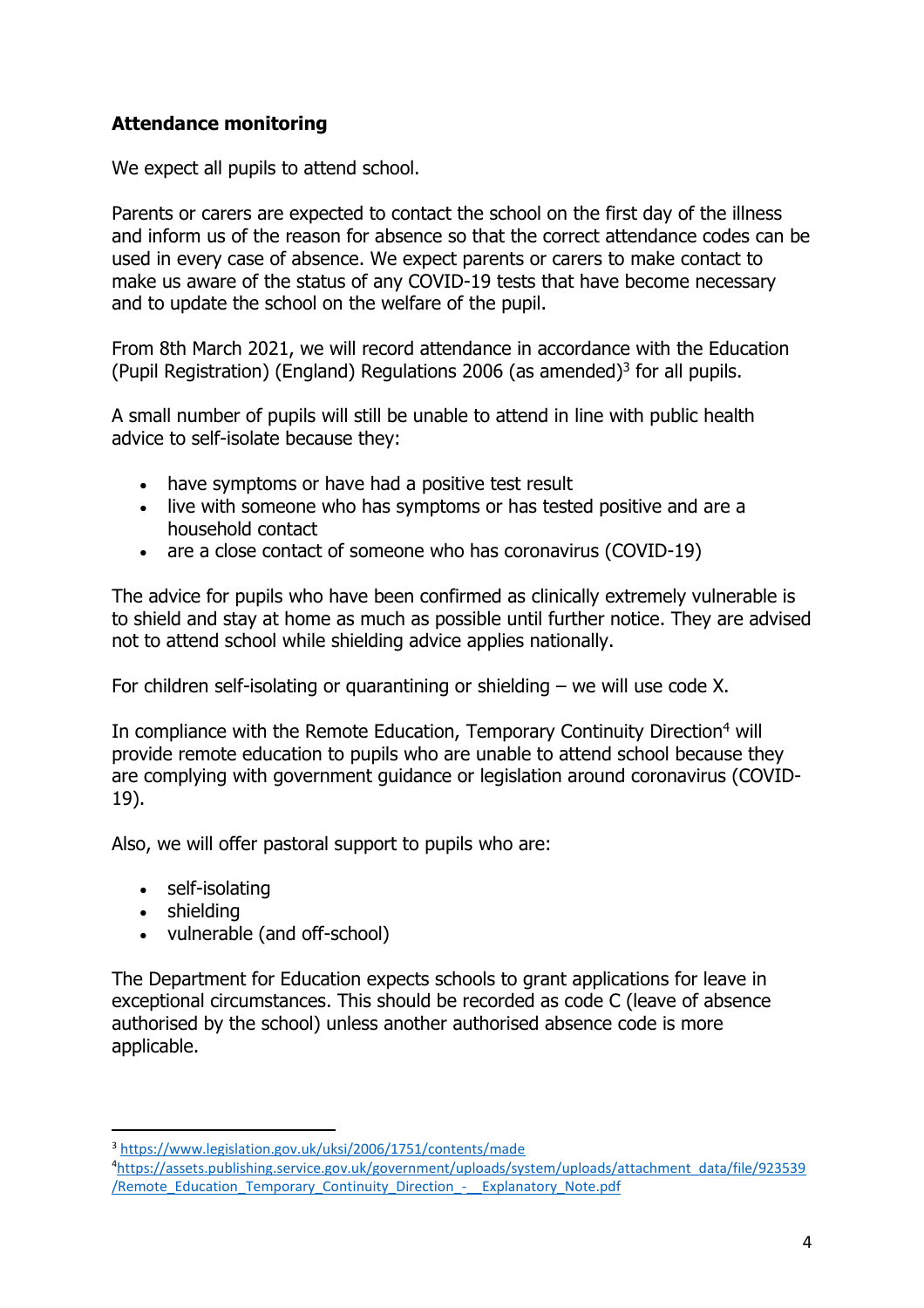Where pupils are not able to attend school, as they are following clinical or public health advice related to coronavirus (COVID-19), the absence will not be penalised.

#### <span id="page-4-0"></span>**Reporting a concern**

Where staff have a concern about a child, they should continue to follow the process outlined in the school Safeguarding Policy, this includes making a report via CPOMS, which can be done remotely.

Staff are reminded of the need to report any concern immediately and without delay.

Where staff are concerned about an adult working with children in the school, they should use a yellow form to report the concern to the headteacher.

### <span id="page-4-1"></span>**Safeguarding Training and induction**

All existing school staff have had safeguarding training and have read part 1 of Keeping Children Safe in Education (2020). The DSL will communicate with staff any new local arrangements, so they know what to do if they are worried about a child.

Where new staff are recruited, or new volunteers enter School, they will continue to be provided with a safeguarding induction.

For movement within the Trust, schools should seek assurance from the Multi-Academy Trust (MAT) HR Manager that the member of staff has received appropriate safeguarding training.

Upon arrival, they will be given a copy of the receiving setting's child protection policy, confirmation of local processes and confirmation of DSL arrangements.

#### <span id="page-4-2"></span>**Safer recruitment/volunteers and movement of staff**

When recruiting new staff, school will continue to follow the relevant safer recruitment processes for their setting, including, as appropriate, relevant sections in part 3 of Keeping Children Safe in Education (2020) (as amended, Jan 2021).

Where school are utilising volunteers for the purpose of testing, we will continue to follow the checking and risk assessment process as set out in paragraphs 167 to 172 of KCSIE.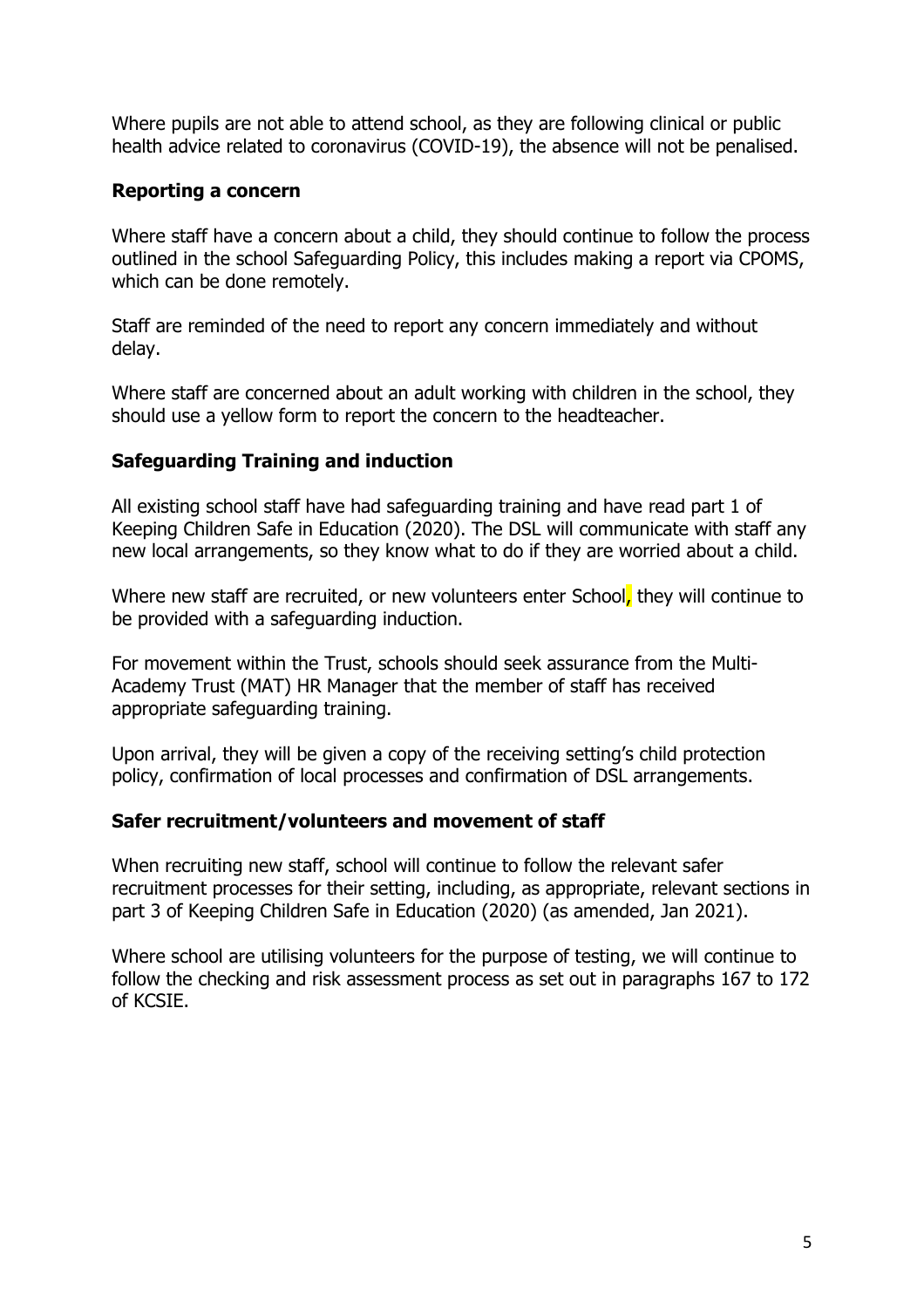Under no circumstances will a volunteer in respect of whom no checks have been obtained be left unsupervised or allowed to work in regulated activity. <sup>5</sup>

#### <span id="page-5-0"></span>**Volunteers**

school will use volunteers to assist in handing out and securing COVID-19 test kits to students and staff members. Other duties may be required such as building test kits, cleaning down areas and directing people.

Under no circumstances will a volunteer in respect of whom no checks have been obtained be left unsupervised or allowed to work in regulated activity.

Volunteers who, on an unsupervised basis provide personal care on a one-off basis in school, will be in regulated activity. This means that if a volunteer is administrating a COVID-19 test whilst un-supervised, they will be in regulated activity and therefore require an Enhanced DBS with Barred List check.

Existing volunteers in regulated activity do not have to be re-checked if they have already had a DBS check (which includes barred list information).

Supervision must be:

 $\overline{a}$ 

- by a person who is in regulated activity.
- regular and day to day; and
- reasonable in all the circumstances to ensure the protection of children.

In appointing volunteers, the school will continue to follow safer recruitment processes.

#### <span id="page-5-1"></span>**Children and online safety away from school and college**

It is important that all staff who interact with children, including online, continue to look out for signs a child may be at risk. Any such concerns should be dealt with as per the Child Protection Policy and where appropriate referrals should still be made to children's social care and as required, the police.

Online teaching should follow the same principles as set out in the MAT code of conduct.

school will ensure any use of online learning tools and systems is in line with privacy and data protection/GDPR requirements.

<sup>5</sup> Paragraph 183. Keeping Children Safe in Education (2020) (as amended, Jan 2021) [https://assets.publishing.service.gov.uk/government/uploads/system/uploads/attachment\\_data/file/9](https://assets.publishing.service.gov.uk/government/uploads/system/uploads/attachment_data/file/954314/Keeping_children_safe_in_education_2020_-_Update_-_January_2021.pdf) [54314/Keeping\\_children\\_safe\\_in\\_education\\_2020\\_-\\_Update\\_-\\_January\\_2021.pdf](https://assets.publishing.service.gov.uk/government/uploads/system/uploads/attachment_data/file/954314/Keeping_children_safe_in_education_2020_-_Update_-_January_2021.pdf)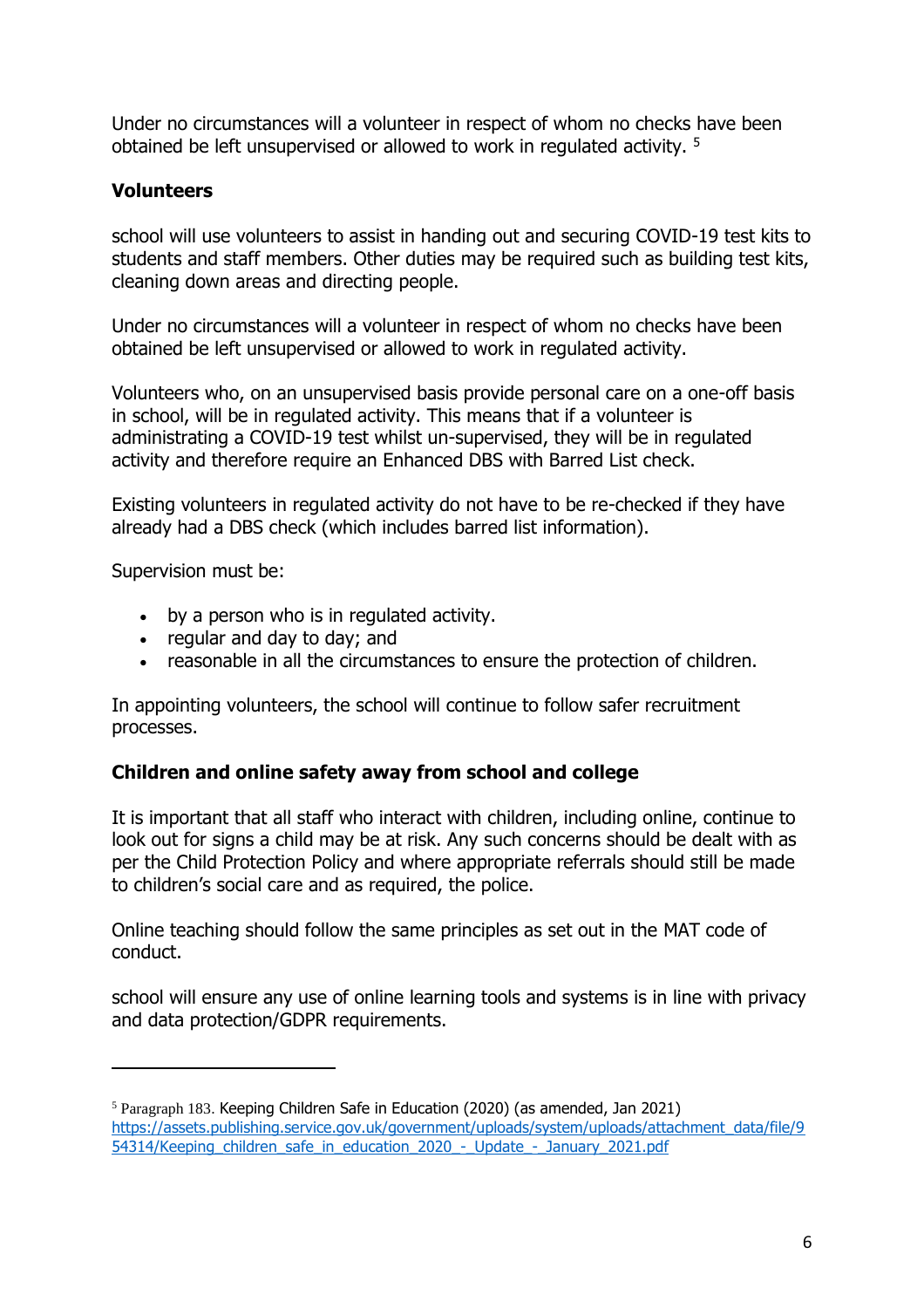Below are some things to consider if there are virtual lessons, especially where webcams are involved:

- No 1:1s, groups only
- Staff and children must wear suitable clothing, as should anyone else in the household.
- Any computers used should be in appropriate areas, for example, not in bedrooms; and the background should be blurred.
- The live class should be recorded so that if any issues were to arise, the video can be reviewed.
- Live classes should be kept to a reasonable length of time, or the streaming may prevent the family 'getting on' with their day.
- Language must be professional and appropriate, including any family members in the background.
- Staff must only use platforms specified by senior managers and approved by our IT network manager / provider to communicate with pupils
- Staff should record, the length, time, date and attendance of any sessions held.

#### <span id="page-6-0"></span>**Supporting children not in school as they are following clinical or public health advice related to coronavirus (COVID-19**

School is committed to ensuring the safety and wellbeing of all its Children and Young people.

Where the DSL has identified a child to be on the edge of social care support, or who would normally receive pastoral-type support in school, they should ensure that a robust communication plan is in place for that child or young person.

Details of this plan must be recorded on CPOMS, as should a record of contact have made.

The communication plans can include remote contact, phone contact, door-step visits. Other individualised contact methods should be considered and recorded.

School and its DSL will work closely with all stakeholders to maximise the effectiveness of any communication plan.

This plan must be reviewed regularly and where concerns arise, the DSL will consider any referrals as appropriate.

School recognises that school is a protective factor for children and young people, and the current circumstances, can affect the mental health of pupils and their parents/carers.

Teachers at Roche CP School need to be aware of this in setting expectations of pupils' work where they are at home.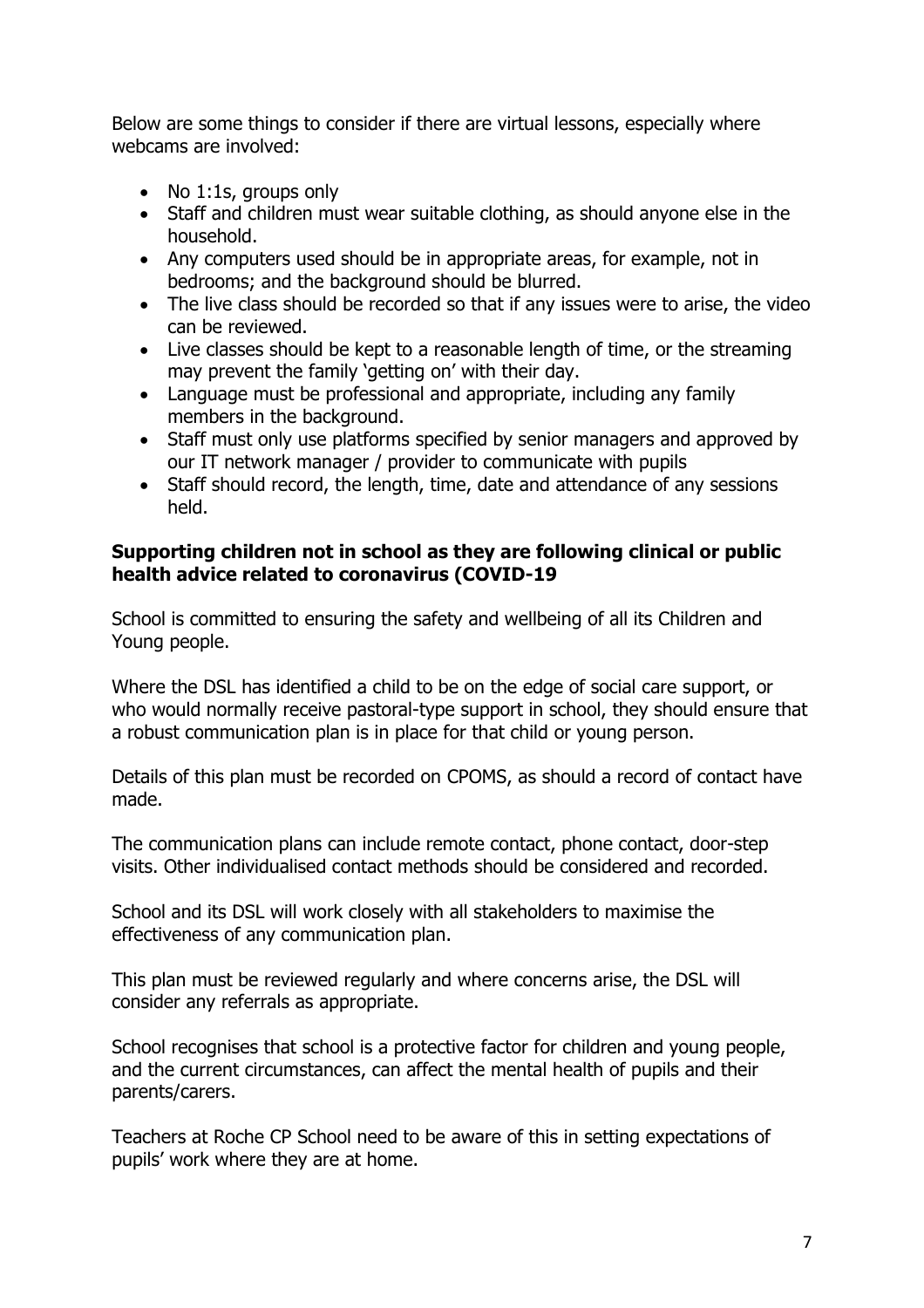## <span id="page-7-0"></span>**Supporting children in school**

Roche CP School is committed to ensuring the safety and wellbeing of all its students.

School will continue to be a safe space for all children to attend and flourish.

School will refer to the Government guidance for education and childcare settings on how to implement social distancing<sup>6</sup> and continue to follow the advice from Public Health England on handwashing and other measures to limit the risk of spread of COVID-19.

School will ensure that where we care for children of critical workers and vulnerable children on site, we ensure appropriate support is in place for them. This will be bespoke to each child and recorded on CPOMS.

School will ensure that appropriate support is offered to all students with respect to their mental health.

### <span id="page-7-1"></span>**Elective Home Education (EHE) and admissions to school**

School will encourage parents to send their children to school, particularly those who are vulnerable.

Where an application is made, School will consider whether a parent's decision to educate at home gives greater cause for concern compared to remaining in school.

Where we feel that there is additional cause for concern the designated safeguarding lead will then consider making a referral to the local authority in line with existing procedures. This will happen as soon as School becomes aware of a parent's intention, or decision, to home educate.

School will work with local authorities and, where possible, coordinate meetings with parents to seek to ensure EHE is being provided in the best interests of the child.

If a parent wants to admit their child to School, we will follow our normal processes for in-year admissions applications.

#### <span id="page-7-2"></span>**Contingency planning**

 $\overline{a}$ 

School will ensure that for individuals or groups of self-isolating pupils and pupils who are shielding, we follow government guidance related to coronavirus (COVID-19), remote education plans.

<sup>6</sup>[https://assets.publishing.service.gov.uk/government/uploads/system/uploads/attachment\\_data/file/963541](https://assets.publishing.service.gov.uk/government/uploads/system/uploads/attachment_data/file/963541/Schools_coronavirus_operational_guidance.pdf) [/Schools\\_coronavirus\\_operational\\_guidance.pdf](https://assets.publishing.service.gov.uk/government/uploads/system/uploads/attachment_data/file/963541/Schools_coronavirus_operational_guidance.pdf)